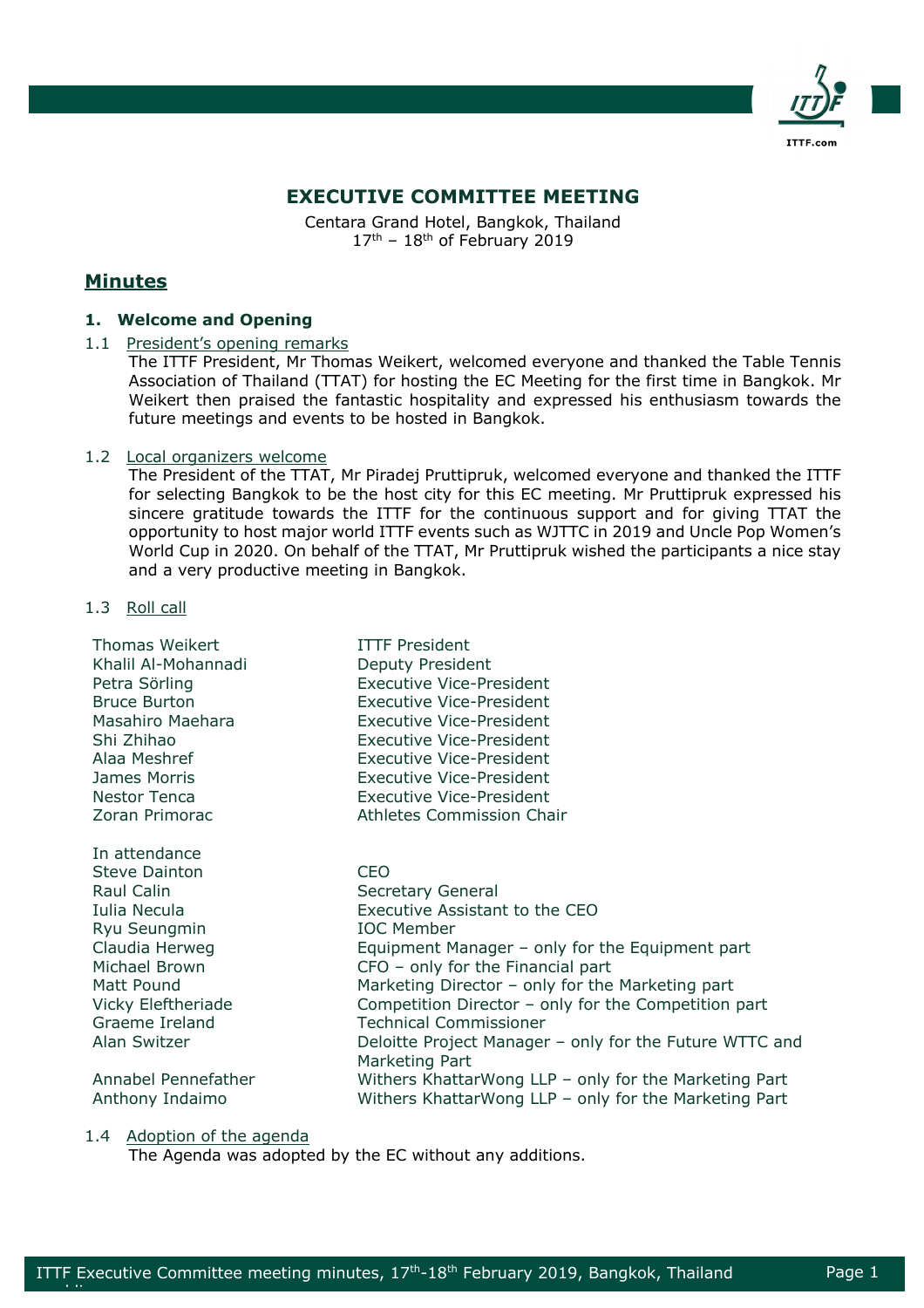

# **2. Minutes of the previous Executive Committee meeting**

2.1 Adoption of the Minutes of the previous meeting (13<sup>th</sup> of December 2018) The minutes of the previous meetings were approved and signed by the ITTF President, Mr Thomas Weikert and the Secretary General, Mr Raul Calin.

# 2.2 Business arising from the Minutes

Mr Calin, informed the group that no other business arose from the previous Minutes, adding that an update regarding the Merit Award criteria and procedure for application should be expected in the following weeks, once the Nomination Committee members finalise the process.

# **3. CEO Update**

# 3.1 Staff update

The ITTF CEO, Mr Steve Dainton, updated the EC on the Staff Chart, highlighting some key positions that are needed within ITTF in order to achieve the strategic plan goals:

- Technical Officials Manager
- IT Web Developer & Data Base Administrator
- International Relations / Protocol
- Competitions support for the stages of the new WTTC

The CEO stressed the shortage of staff members in the Competition Department.

He presented the new Staff Chart as of  $1<sup>st</sup>$  of February 2019 and informed the EC about the ongoing process to improve the procedures and ensure a better onboarding process for the new staff joining the ITTF.

The EVP, Mrs Petra Sörling, informed the EC about the exit interviews conducted with the two staff members whose contracts weren't renewed.

The CEO reported that, together with the CFO and HR, Mr Michael Brown, conducted for the first time ever, performance reviews for the 50 ITTF staff. The CEO stated that it was a good and positive process and a normal practice to manage the staff in a professional manner.

# 3.2 Strategic Plan update

The CEO updated the EC on the Strategic Plan and Operational Plan, and praised the work done by Mr Michael Brown in this project.

The CFO stated that working on the Operational Plan was a challenge as currently the ITTF Staff is under resourced, but the goal is to have the Operational Plan delivered and presented during the 2019 AGM in Budapest.

# 3.3 Future Events Working Group (FEWG)

# 3.3.1 New Chair

The CEO presented the facts of the current situation of the FEWG, informing that the current Chair, Mr Tony Kiesenhofer, resigned once he became a full time ITTF staff as the regional director of ITTF North America.

The EC decided that the EVP, Mr Bruce Burton, will be the new Chair of the FEWG.

# **01-EC-20190217**

epublik di Afrika.<br>Perus

The Executive Committee decided that the EVP, Mr Bruce Burton, will be the new Chair of the FEWG.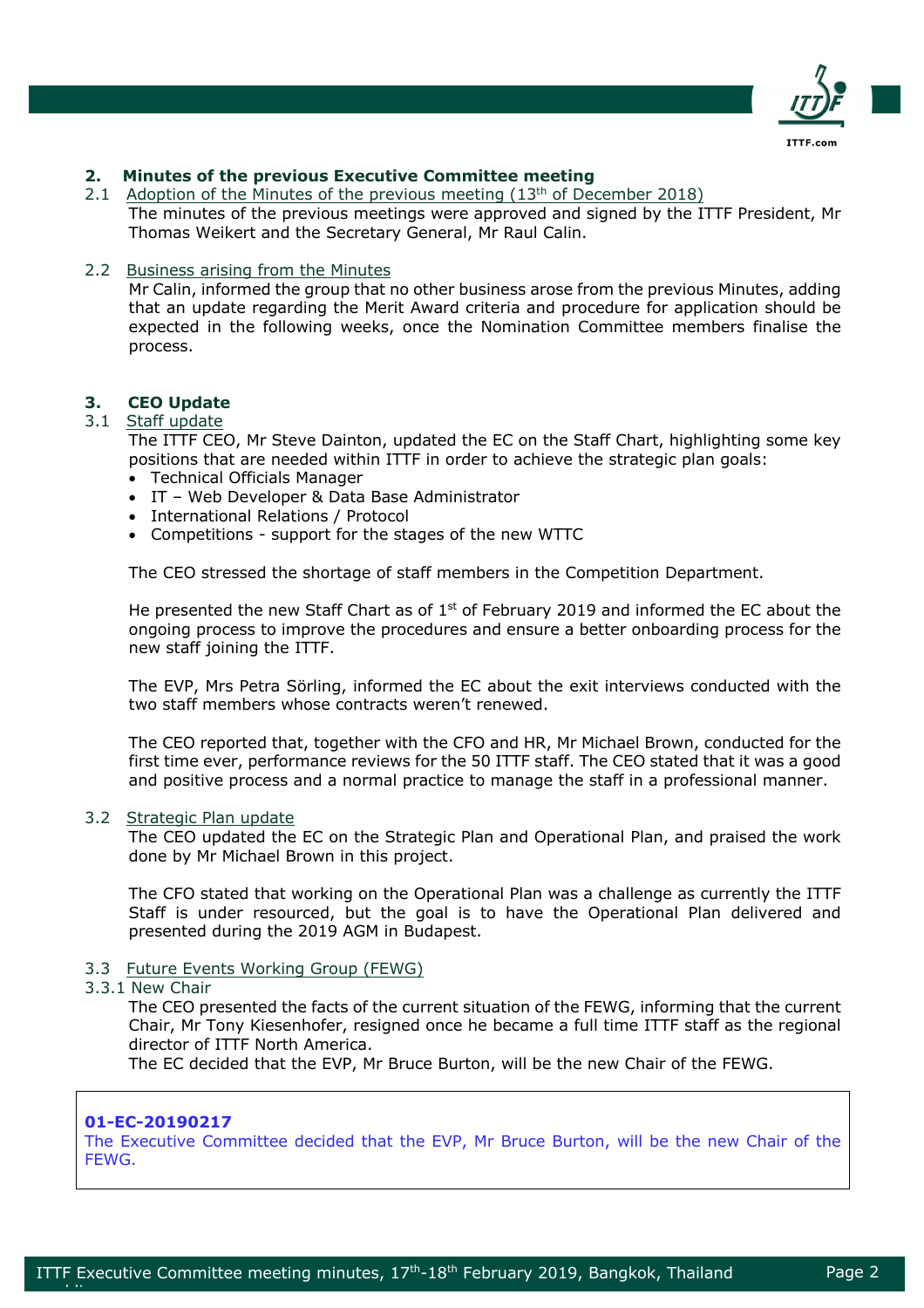

# 3.3.2 Deloitte Report - presentation

The CEO reported to the EC the outcome of the FEWG meeting held in September 2018 in Alicante, with the technical continental representatives, the EVP, Mr Bruce Burton, and the ITTF staff. The CEO noted that there were many discussions and debates regarding the continental quotas at the final stage of the WTTC, and it was very difficult to get to a final conclusion.

Following the FEWG recommendation, the Competition Director, Mrs Vicky Eleftheriade, entrusted Deloitte to develop a dynamic formula to be used as a base for the continental quota, and to determine the best system and structure that would be acceptable for all stakeholders.

The Deloitte Project Manager, Mr Alan Switzer, presented an overview of the discussions held with the continental representatives' members of the FEWG, and the final report to determine the overall structure for both Individual and Team WTTC. The report included detailed information regarding:

- WTTC Stages Regional / Continental / Intercontinental / WTTC Finals
- Method of qualification and continental quota allocation
- Playing system and competition format
- Commercial structure
- Financial structure

The qualification system and continental quota allocation is based on a dynamic formula that takes into consideration 3 key elements:

- Universality
- Performance
- Active participation in the WTTC's, from regional stage Events to the WTTC Finals

Several discussions were held among the members of the EC regarding the different options and potential variations and amendments of the system. Given the complexity of such a project, it was agreed that the EC members should forward their feedback to the new Chair of the FEWG, Mr Bruce Burton, who will then share with the rest of the FEWG.

The President reminded of the need for a correct procedure and the corresponding responsible body to be addressed in regard to the propositions referring to the WTTC system. Based on the decision taken in 2018 in Halmstad, the BoD has the responsibility to create and approve a competition system through a voting process during the 2019 BoD Meeting in Budapest.

### 3.4 Equipment Presentation

epublik di Afrika.<br>Perus

The Equipment Manager, Mrs Claudia Herweg, presented to the EC the propositions and resolutions on behalf of the Equipment Committee, and discussions were held with the aim to ensure that that they could be formulated as such to the 2019 AGM/BoD. Mrs Herweg reported that discussions were held with different stakeholders.

The Equipment Manager updated the EC regarding the boostering matters and presented the different options and studies that should be conducted in order to identify and overcome the after-treatment issues. Given the complexity of this topic, she requested more time to work on this study and expressed a clear ITTF statement against after treatments.

The Equipment Manager presented the main aspects and elements to take into consideration for the creation of a modern Equipment Department such as:

- Sport development Research projects
- Business chances Innovations Workshops & Research Projects
- ITTF Approved Equipment fees & Standard ITTF laboratory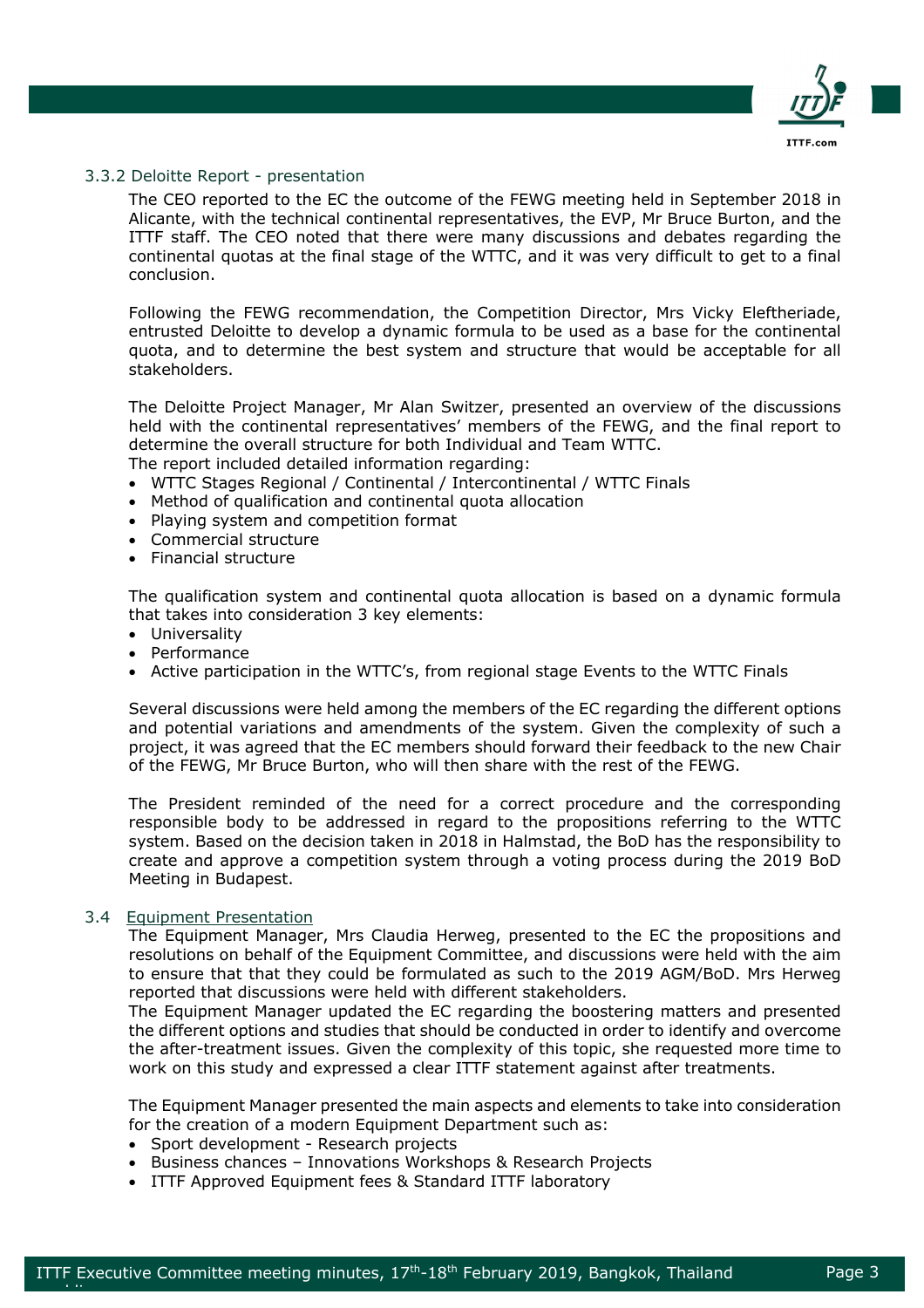

The Equipment Manager stated that one of the objectives is to give the industry more value and improve the system by adopting a more successful method in the market.

Mrs Petra Sörling, congratulated Mrs Claudia Herweg for the great work, appreciating and supporting the approach taken.

The ITTF President stated that he was very happy to see that the Equipment department is heading towards professionalization.

### 3.5 Home of Table Tennis update

The CEO reported that the Expression of Interest phase for the Headquarters / Home of Table Tennis bid, was opened. He informed the EC that the details of the process were published on the website and a Press Release was sent to all the stakeholders and potential hosts.

The EVP, Mrs Petra Sörling, updated the EC on the process of negotiation of the agreement on selling the property in Lausanne, confirming that the chosen real estate company is the right organization. Mrs Sörling highlighted that it is very important to confirm a formal process in the case of the sale of the Lausanne property, and considered that it is a unique project and a very good business opportunity.

# 3.6 Pan-Am

The CEO updated the EC on the PanAm situation informing about the very positive outcome of the meeting held on the previous day between Mr Weikert, Mr Burton, Mr Tenca, Mr Calin and himself.

He reported that in Cancun in June, during the Pan Am Junior Championships, the objective is to move forward and establish the Pan American Confederation. The focus of that meeting will be the ratification of the Constitution, for which all stakeholders will receive the draft in advance, having time enough to study and provide feedback.

The EVP, Mr Nestor Tenca, expressed his satisfaction regarding the positive outcome of the meeting, and highlighted the fact that it is everyone's responsibility to work hard towards a successful model.

### 3.7 2020 Unified Korea

The IOC Member, Mr Ryu Seungmin, updated the EC in regard to the meeting held on 14<sup>th</sup> of February between the IOC, the Democratic People's Republic of Korea National Olympic Committee and the Republic of Korea National Olympic Committee. Mr Ryu reported that there was no agreement reached yet regarding the participation of a unified team in the Mixed Doubles Olympic Qualification.

Mr Ryu noted that further discussions will be held between the two NOC's with the objective to negotiate a potential unification of the two teams and hoped that a final answer will be given in the following weeks.

The ITTF President stated that the ITTF encourages and fully supports the establishment and participation of the "Unified Korea" Team in line with the regulations, as agreed with the IOC, and hopes that all necessary actions are taken in order to ensure that Table Tennis will be a part of the Unified Korea team at the Tokyo 2020 Olympic Games.

# 3.8 Strategic Investments

epublik di Afrika.<br>Perus

The CEO updated the EC on the Strategic Investments and agreements done with different continents and regions across the world.

Mr Dainton mentioned that in the case of Africa, the situation is much better compared to the last year, and thanked the EVP, Dr Alaa Meshref, for the important contribution in the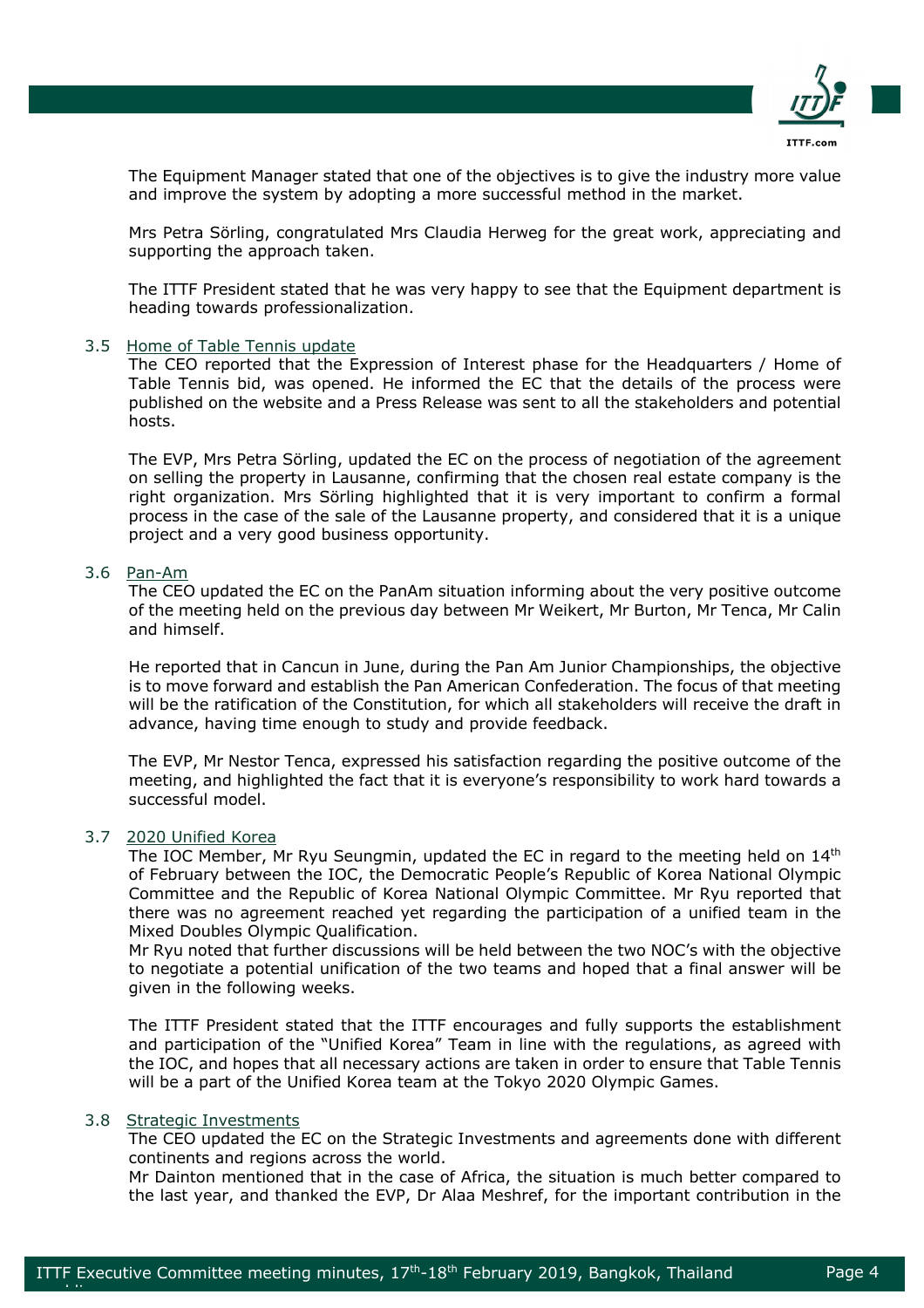

area. The CEO stated that the intention of the ITTF is to sign Regional Agreements within Africa, as it is important to push the sport forward in terms of future WTTC's and for development in a region that needs a lot of support from ITTF.

The CEO reported that in the case of Latin America, an agreement was reached on how to best move forward with their strategic investment. Mr Dainton reported that they were currently in the process of hiring a Regional Director, which will help develop events and start to move forward.

# **4. Athlete's Commission**

# 4.1 Athletes Commission update

The AC Chair, Mr Zoran Primorac, updated the EC on the Athlete's Commission activities, and informed the EC that the current members are really motivated and ready to work to improve the conditions for the players.

Mr Primorac stated that the Players are constantly complaining about the poor conditions at the ITTF events, while the expenses and participation costs are increasing from year to year.

He stressed about the importance of the implementation of the Event Directives as it is perceived as one of the ITTF weaknesses.

The AC Chair requested an immediate reaction to quickly solve the issues that can be fixed and recommended improvements in the area of:

- Excess of entries at events
- Competition schedule
- Accommodation
- Meals

epublik di Afrika.<br>Perus

- Transportation
- Players services

The EC acknowledged the current situation and agreed on the need for special attention from the Competition Department on the highlighted items.

It was announced that the ITTF senior staff, together with the AC, will organize a players' meeting in Doha, during the 2019 Seamaster ITTF World Tour Platinum Qatar Open, with the purpose to update the athletes about the new ITTF marketing strategies and the new commercial vehicle.

The EVP, Mrs Petra Sörling, gave the positive example of the European Cup Top 16 in Montreaux. Mrs Sörling stated that it is very important to take care of the players and mentioned that sometimes the special services aren't necessarily related to finances.

The AC Chair also brought to attention the complaints regarding the T2 events and the clashes with the ETTU Champions League matches. The ITTF President, informed the EC about the discussion held with ETTU Representatives regarding requested financial support from the ETTU in order to change the dates.

Mr Primorac updated the EC on the case of the AC member, Ms Jasna Rather, who was hired in the position of ITTF North America High Performance Manager, and asked about the procedure to be followed in this case.

Mr Weikert informed the EC that according to the new approach that ITTF decided to follow as an organization, an official should not also act in the role of a position of staff and vice versa.

The EC acknowledge the situation and will take a decision in the following weeks.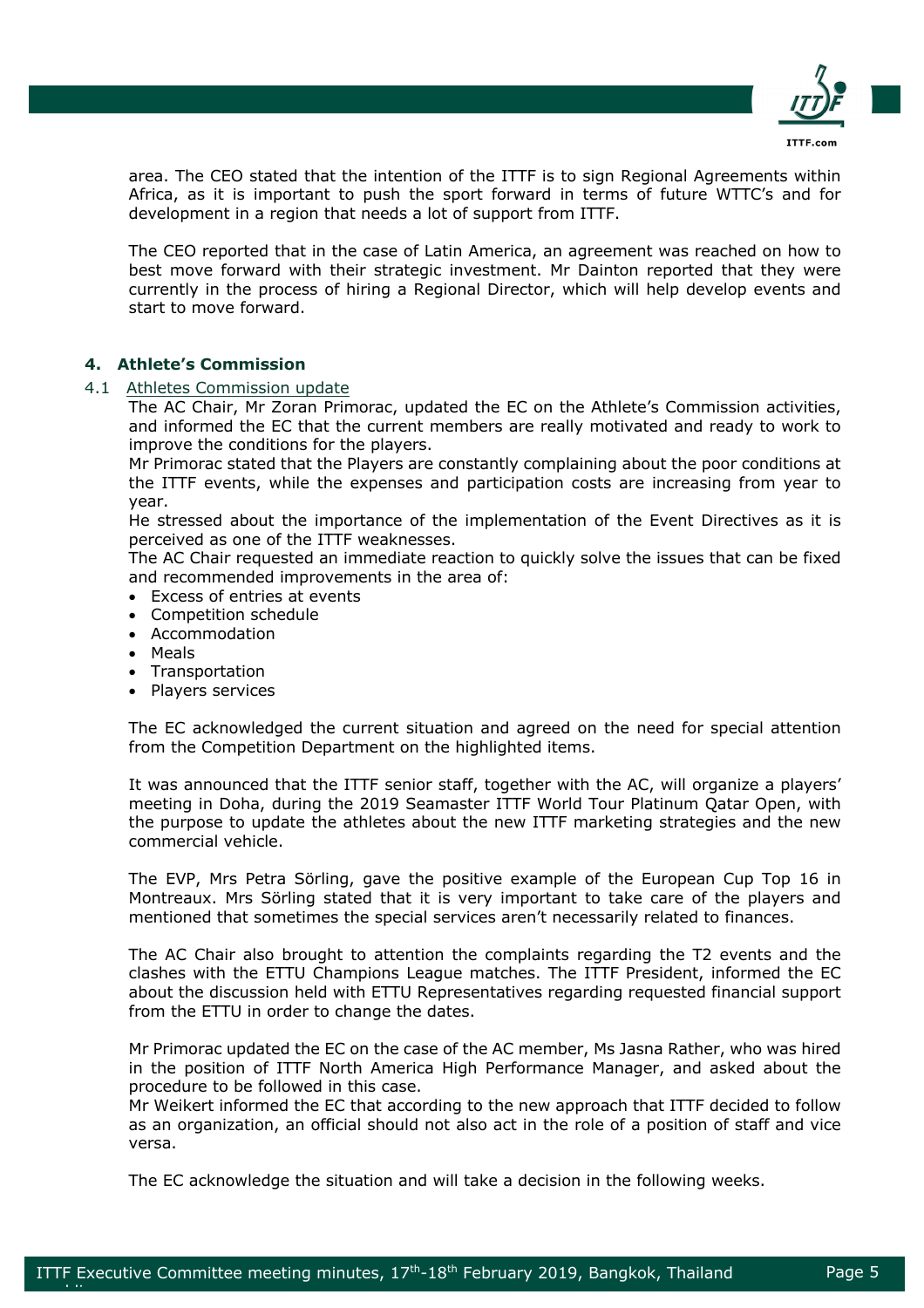

Mr Primorac also informed about the importance of the Athletes Education and Dual Career programs and requested that future events should be held with that purpose. He also requested a stand at the players' lounge during the 2019 WTTC in Budapest, where the AC can be easily approached by the players.

The CEO mentioned that for the ITTF it is very constructive to hear the voice of the athletes and to be informed about the reality that the players are confronting.

# **5. Operations Program**

### 5.1 Finances

The ITTF CFO, Mr. Michael Brown, updated the EC on the ongoing audits preparation for 2018. Mr Brown reported that the accounts are now ready for the audit. They show a very positive result, with more than double the surplus, compared to the budget presented at the 2018 AGM in Halmstad.

The CFO listed some of the major financial statements such as:

- 9% Increase in Media (Broadcast) and Marketing (Sponsorship) revenues
- For the first time ever, the ITTF generated over USD 20m in revenue.
- The increase revenues, also saw a decrease in expenses
- 25% increased investment into competitions, corresponding to increased prize money and sport presentation
- 13% increased investment into High Performance & Development activities

The CFO reported that the audit will be carried out in the following weeks in Lausanne and it is estimated to end towards the end of March. Mr Brown stated that the Financial Audit will be ready to be presented during the upcoming 2019 AGM in Budapest.

He also informed that the Singapore Office audit has taken longer than expected to finalise, due to the increased number of staff and turnover, as well as the recent move to a new office.

Mrs Sörling informed that as originally made in Halmstad in 2018, a Financial Forum will be held on the first day of the 2019 WTTC in Budapest.

Mrs Sörling, reminded about the formation of the new Finance & Audit Committee, which now shall include independent members, and noted that a first meeting of the committee should take place prior to the AGM.

The EC agreed to electronically approve the formation of the Finance & Audit Committee and the appointment of the members in the following weeks.

# **02-EC-20190217**

The Executive Committee agreed to electronically approve the formation of the Financial & Audit Committee group and the appointment of the members.

# 5.1.1 Annual Report

epublik di Afrika.<br>Perus

The CFO, Mr Michael Brown, informed that, in order to further professionalise the ITTF from a corporate image point of view, 2018 Financial Statements will be incorporated in an Annual Report to be presented in a form of a professional booklet during the 2019 AGM. The EVP, Mrs Petra Sörling, stated that given the continued expansion of ITTF and the increased amount of work, it is necessary to hire more staff within the financial department.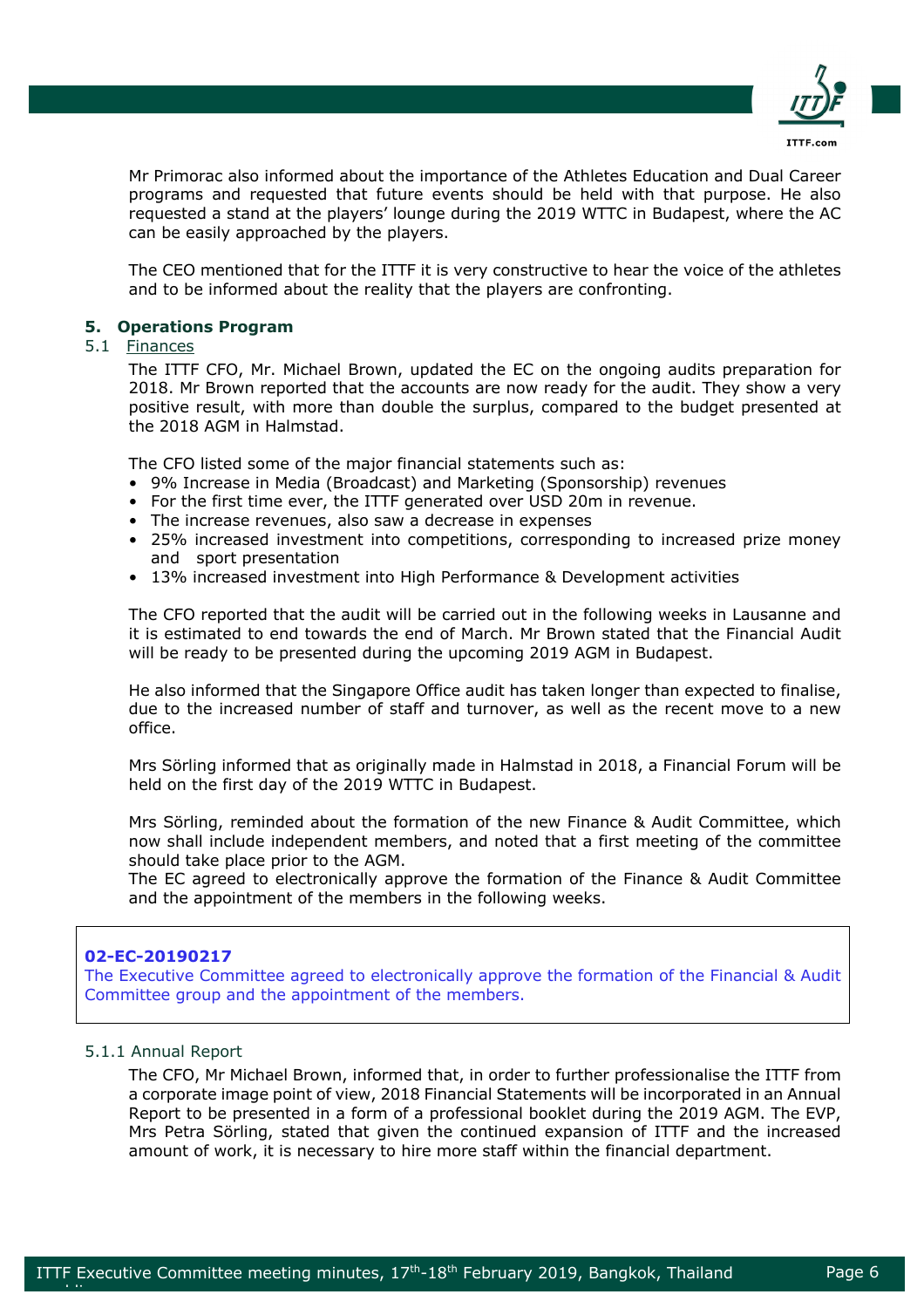

# 5.2 2019 AGM

# 5.2.1 Propositions and Resolutions

The Secretary General, Mr Raul Calin, presented to the EC all the propositions and resolutions received, with the aim to ensure that that they could be formulated as such to the 2019 AGM.

The EC considered that some of the resolutions submitted were questionable and asked the Secretary General to double check with the Rules Committee Chair, Mr Rudolf Sporrer, if they should be presented to the AGM or not. Mr Weikert, noted that the members shall be informed by the ITTF Secretariat about the proper procedure once the situation will be clarified together with the Rules Committee Chair.

### 5.3 BoD

# 5.3.1 Propositions and Resolutions

Similarly, to what was done with the AGM Propositions and Resolutions, the Secretary General, presented to the EC those addressed to the BoD for consideration.

The Deputy President, Mr Khalil Al-Mohannadi, and the EVP, Dr Alaa Meshref, wanted to express their explicit opposition to the Chilean TTA proposition to allow advertisement of alcoholic drinks in the countries where it is allowed (the Chilean TTA explained that the rationale of this proposition is to maximize sponsorship opportunities for our sport, as currently those companies are sponsoring other sport events).

# 5.4 Lausanne Office

The Secretary General updated the EC on the Lausanne Office situation. The EC noted that, with the relocation of the Secretary General to Singapore offices, currently there are only three staff members present at the Lausanne Office, with limited workload there.

The Secretary General gave the historic background, particularly for those EC members elected in 2017 and 2018, about the decision to move from the ITTF property in Renens/Lausanne to the new offices adjacent to the Maison du Sport. This was seen as an appropriate step in 2014 in order to ensure the ITTF staff was having more interaction with other IFs staff. The process was long and became effective in 2017. However, with the very positive changes and significant evolution the ITTF has been experimenting since the AGM held in 2017, it is clear that the main "hub" of ITTF activities is currently in Singapore, and the offices in Lausanne are too big and expensive for only three staff.

In order to be more effective in the way the ITTF operates, the CEO, together with the Secretary General, the CFO and the EVP of Finances, proposed to the EC that the staff working in Lausanne should move to a smaller and more cost-effective office. The estimation is to save around 67% of the current cost. The ITTF Secretary General was entrusted to find alternatives for relocation, together with the Head of Operations, Mr Jordi Serra.

# 5.5 Membership Recognition issues

epublik di Afrika.<br>Perus

The Secretary General updated the EC on the ongoing process regarding the membership recognition issues of Kuwait TTA. Mr Calin explained that a request has been received from Kuwait asking to grant their participation at the 2019 WTTC. Mr Calin highlighted that Kuwait was not eligible to compete in the Asian Games due to the suspension of the NOC at the time, but now the suspension has been lifted.

The EC requested the Secretary General to check the situation according to the rules, together with the Technical Commissioner and once clarified, the EC will decide electronically.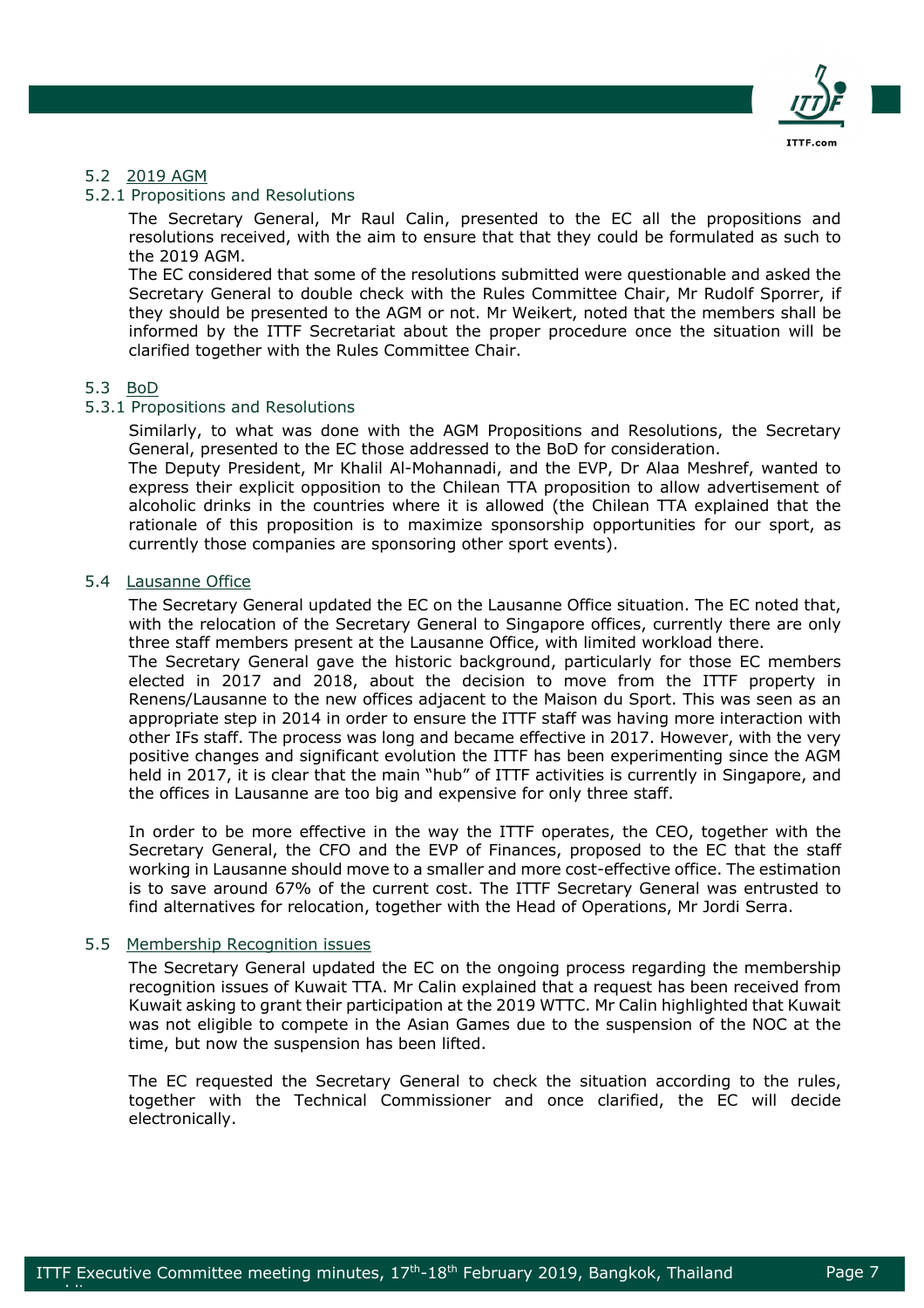

# 5.6 Governance Working Group – Approval of members

The CEO reminded about the decision taken during the last EC meeting in Incheon, Korea, regarding the formation of a Governance Working Group, and noted that in order to move forward it is important to finalize the process of appointment of the members.

Mr Dainton stated that there are a lot of areas within ITTF that need to be improved. He highlighted that it would be wise to include an independent professional person to lead this process and recommended Mrs Annabel Pennefather, due to her experience in sport governance.

The EC agreed to approve Mrs Annabel Pennefather as an independent member of the working group.

### **03-EC-20190217**

The Executive Committee agreed to appoint Mrs Annabel Pennefather as an independent member of the Governance working group.

# 5.7 Sport Science matters

The Secretary General updated the EC on the two projects proposed by the Chair of the Sport Science and Medical Committee, Prof. Miran Kondric.

The CEO recommended that, besides dealing during the meeting with the two projects proposed, a meeting with the Chair of the Sport Science and Medical Committee, Prof. Miran Kondric, should be scheduled in Budapest, in order to establish the strategic direction of the Committee.

The AC Chair, Mr Zoran Primorac, specified that the scientific approach was not a priority in the past and it would be good to invest in research and projects involving the athletes.

The project "Analysis of the 3D translational motion of a ball in World Championships and ITTF World Tour" was deferred for discussion between the SSMC and the ITTF Equipment Manager, Ms Herweg. The project "ITTF Table Tennis Injuries Study Project" was approved.

### **04-EC-20190217**

epublik di Afrika.<br>Perus

The Executive Committee, on recommendation of the SSMC Chair, Prof. Kondric, approved the project "ITTF Table Tennis Injuries Study Project".

# 5.8 Good Governance Issues

### 5.8.1 Decisions regarding ITTF Honorary President Mr Adham Sharara

The Executive Committee discussed at length the situation in regard to the former ITTF President and Chair, and current Honorary President, Mr Adham Sharara. After deliberations and after analysing all the correspondence held between the ITTF Executive Committee, its legal advisors, Mr Adham Sharara, and his legal advisor, the ITTF Executive Committee decided unanimously to give a final opportunity for Mr Sharara to clarify the matters being investigated through a formal hearing to be held in Doha, Oatar, on  $29<sup>th</sup>$  of 30<sup>th</sup> March 2019, and in addition it was decided that prior to the formal hearing he would have the chance to settle the matters with a pre "without prejudice" settlement meeting with predefined topics that were confirmed in the Executive Committee meeting. If Mr Sharara would not accept such hearing and settlement meeting, the Executive Committee agreed to suspend him for a period of four years. This decision was unanimous.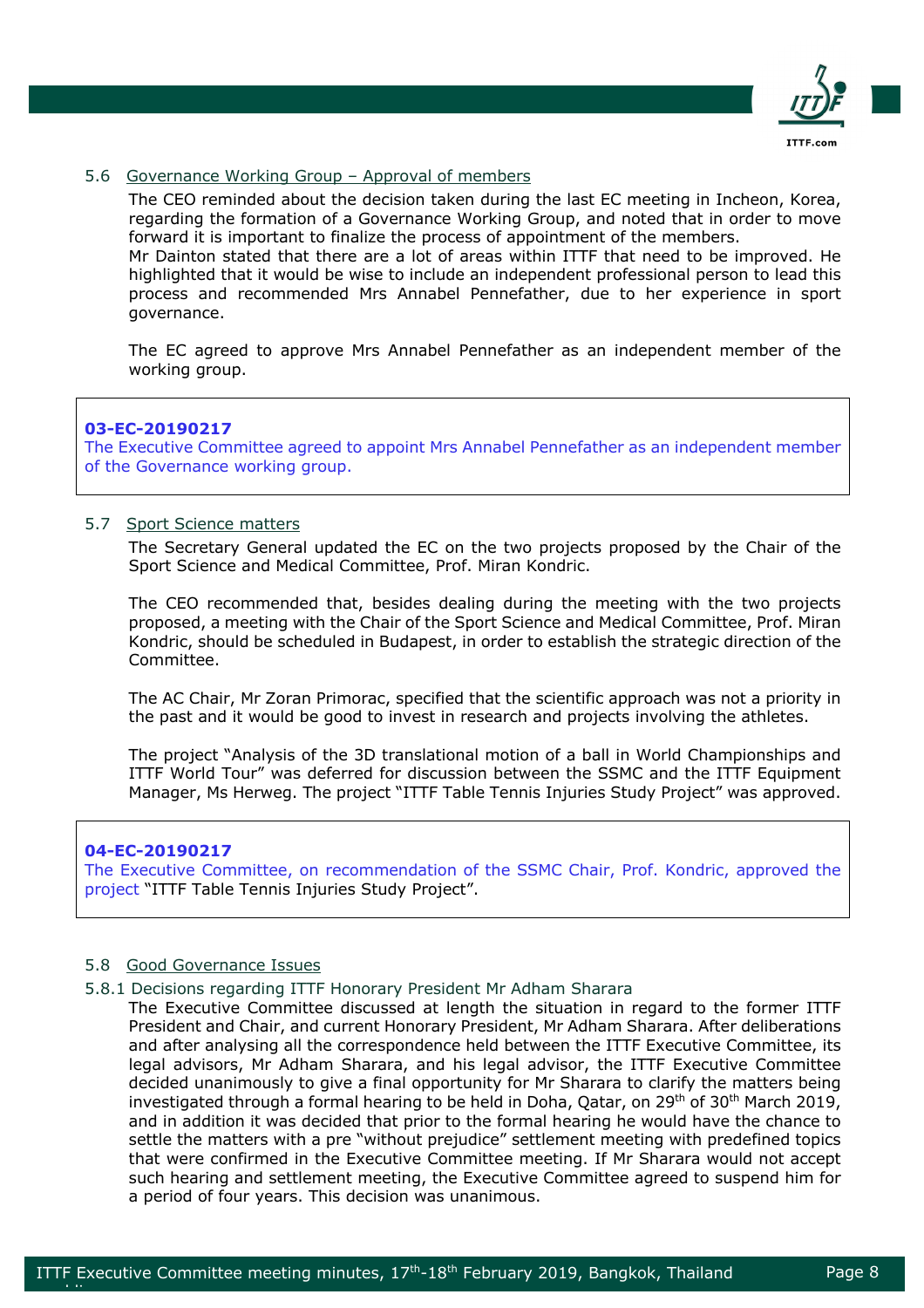

# **05-EC-20190217**

The Executive Committee discussed and agreed on the process to be implemented in the decision against the ITTF Honorary President, Mr Adham Sharara. The Executive Committee decided unanimously to propose a formal hearing with a pre "without prejudice" settlement meeting in Doha, Qatar, on 29th or 30th March. If Mr Sharara would not accept, the Executive Committee unanimously agreed to suspend him for four years.

# 5.8.2 TMS dissolution

The EC was informed about the Dissolution of TMS International.

The EC unanimously agreed to seek further legal counsel in order to establish if the TMS dissolution is of any relevance to the ITTF according to the terms and conditions of the termination contract between ITTF and TMS International.

#### 5.8.3 ASOIF Governance Support & Monitoring Unit

The ITTF President informed that the result of the ASOIF Governance Support & Monitoring Unit Report places the ITTF in the middle tier of IF's. He mentioned that given the work done in 2018 in relation to good governance and compliance (i.e. the revision of the ITTF constitution, implementation of the Code of Ethics, etc) the result for ITTF will be much better in the future.

The Secretary General suggested the work should continue, to place the ITTF in the future among the leader IFs in terms of good governance.

#### 5.8.4 Harassment cases

epublik di Afrika.<br>Perus

5.8.4.1 The Secretary General, Mr Raul Calin, updated the EC on the harassment case handled in 2018, in which the Respondent, Mr Cyril Sen, did appeal to the CAS. The CAS considered the appeal and declared the ITTF EC decision void.

Mr Calin informed that a letter was received from the Respondent requesting the ITTF to take actions against the Complainant for false accusations.

The Secretary General noted that, as per the advice of the ITTF legal advisor, Dr Jakob, the responsibility of the ITTF was to nullify the warning informing both parties and to return to Mr Sen the CAS fees.

5.8.4.2 The Deputy President, Mr Khalil Al-Mohannadi, presented the facts on his complaint against Mr Omar Assar expressing to the EC his disappointment for the damage that this situation has caused to his image.

Mr Al Mohannadi stated that this kind of inappropriate conduct is not acceptable and expressed his concern about the lack of disciplinary actions and disciplinary regulations in the ITTF to deal with such cases. Mr Al-Mohannadi stressed the need to develop rules in order to protect the Executive Committee members in particular, and the entire ITTF Family in general.

The Secretary General apologized for the delay in the handling of the case and updated the EC in detail of the step by step process taken since the complaint was received in August 2018, including investigation, hearing and mediation.

Mr Calin reported that, although the two harassment officers were of the opinion that this was not a case of harassment, legal experts from Switzerland considered that the complaint of Mr Al-Mohannadi was substantiated, and that the ITTF anti-harassment regulations could be improved to provide more clarity to future harassment officers.

It was agreed that one of the tasks of the Governance group, on their regulation's revision, will be to work in the next few months on the establishment of a Code of Conduct and formulate a proposition for the 2020 AGM in Busan.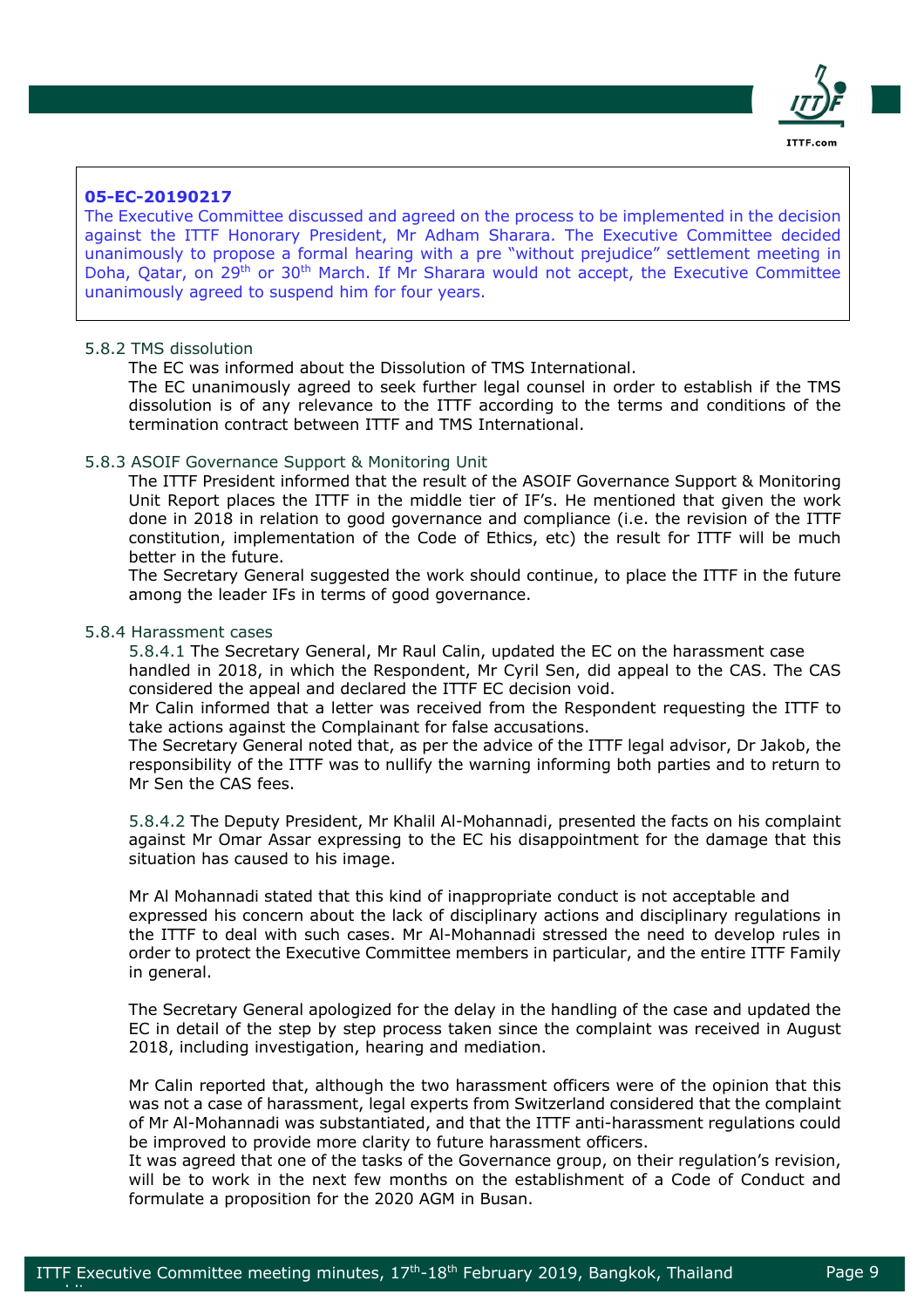

Mr Al-Mohannadi said being disappointed with the length of the process, and asked to close the case, urging the EC to adopt stronger measures to protect individuals in the future.

### **06-EC-20190217**

At the request of the complainant, Mr Al-Mohannadi, the case of his complaint against Mr Omar Assar was declared closed.

# 5.8.5 Policy framework

The EC approved the proposed Policy framework elaborated by the CFO, Mr Michael Brown, and supported by the EVP, Mrs Petra Sörling.

## **07-EC-20190217** The Executive Committee approved the proposed Policy framework.

# **6. Competition Program**

# 6.1 Olympic Games Update

The Secretary General, Mr Raul Calin, updated the EC on the preparations leading up to the Olympic Games, reporting that the Communication with Tokyo 2020 is still quite slow. Mr Calin reported that a delegation comprised of the one of the Technical Delegates for the Tokyo 2020 Olympic Games, Prof. Chan Cheong-Ki, the Competition Director, Mrs Vicky Eleftheriade, the Marketing Director, Mr Matt Pound and himself, will be visiting Tokyo for inspection in March 2019 and highlighted some of the pending points of the Agenda that still need to be confirmed such as:

- Transport between the competition hall and the practice hall
- Colours of the flooring and surrounds
- Confirmation of the result display on the FOP
- Team World Cup Test event
- VIP area for the Sponsors, Guests, and ITTF Family

#### 6.2 World Championships update

# 6.2.1 2019 WTTC Budapest update

Mrs Eleftheriade updated the EC on the 2019 WTTC preparation progress, and reported that the on-site inspection was positive, with many important items having been solved. She noted that the Competition and Marketing Staff are in permanent contact with the LOC and everything should be according to the plan.

#### 6.2.2 2021 and 2022 Bids

The ITTF Competition Director updated the EC on the bidding process for 2021 and 2022 WTTC Finals and reported that the initial on-site inspections for the five bidding cities are scheduled in March 2019. The inspections' reports will be forwarded to the selection panel for further consideration.

# 6.3 World Tour Update

epublik di Afrika.<br>Perus

The Competition Director updated the EC on the 2020 ITTF World Tour bidding process, reporting that there was a total of 12 bids. She noted that the biggest issue for 2020 was the calendar planning, but it was finally solved.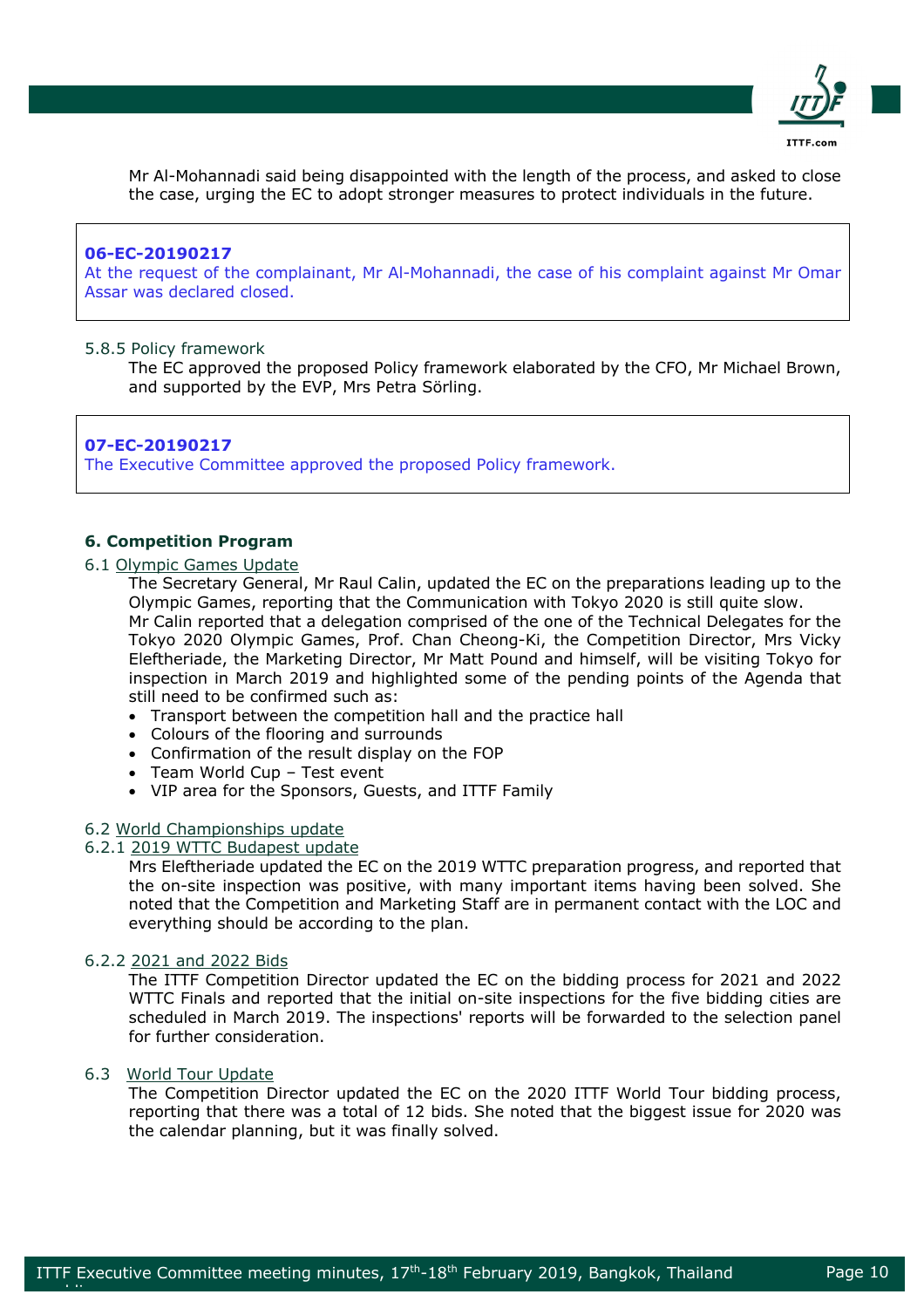

# 6.4 Challenge Update

The ITTF Competition Director updated the EC on the 2020 ITTF Challenge Series bidding process. She reported that the bidding phase was finalized, and the evaluation panel will complete the evaluation and proceed with the event allocation.

The AC Chair, Mr Primorac, complained about the excessive number of entries and the system of play implemented at the 2019 ITTF Challenge Plus Portugal Open, and asked for immediate solutions.

Mrs Eleftheriade mentioned that the number of entries is based on a formula that considers the number of days of the event and the system of play and specified that the issues in Portugal were caused by an error in the calculations of the numbers of games of some of the matches. She apologized for the inconveniences caused by this situation.

Mrs Eleftheriade stated that the competition department will be monitoring the performance and evolution of the events in the next couple of months, with the intention that from 2021 onwards, each tier of events will target different levels of players.

### 6.5 World Cups Update

The ITTF Competition Director updated the EC on the World Cups Bidding process. She reported that based on the evaluation, it was agreed that the 2020 WWC will be held in Bangkok, Thailand and the 2020 MWC in Germany.

Mrs Eleftheriade recommended including the AC Chair, Mrs Zoran Primorac, in the evaluation panel for events in the future.

# 6.6 Junior Program Update

6.6.1 WJTTC Update

The ITTF Competition Director informed the EC that the bids for 2021 and 2022 WJTTC were opened.

6.6.2 WCC Update

epublik di Afrika.<br>Perus

The ITTF Competition Director updated the EC on the 2019 WCC which will be held in Cetniewo, Poland.

# 6.7 Multi-Sport Games Update

The EVP, Mr Bruce Burton, informed the EC that there were no further updates related to Multi-Sport Games. The Organizing Committee of the Birmingham 2022 Commonwealth Games should send a response regarding the inclusion of table tennis in the Para Program in March 2019.

# 6.8 World Veteran Tour (WVT)

The EVP, Mr James Morris, updated the EC on the WVT bidding process and congratulated the Managing Director Product Innovation, Mr Gordon Kaye for the hard work done in the past months.

The Executive Assistant to the CEO, Ms Iulia Necula, reported that the 2019 WVT Events will be hosted in the following cities:

- Shenzhen, China  $8^{th}$   $12^{th}$  August
- Townsville, Australia  $15^{\text{th}}$   $18^{\text{th}}$  August
- Innsbruck, Austria  $21^{st}$   $25^{th}$  August
- Ft. Lauderdale, USA  $16<sup>th</sup>$   $20<sup>th</sup>$  October
- Doha, Qatar  $7<sup>th</sup>$   $10<sup>th</sup>$  November
- Cardiff, Wales  $10^{th}$   $17^{th}$  December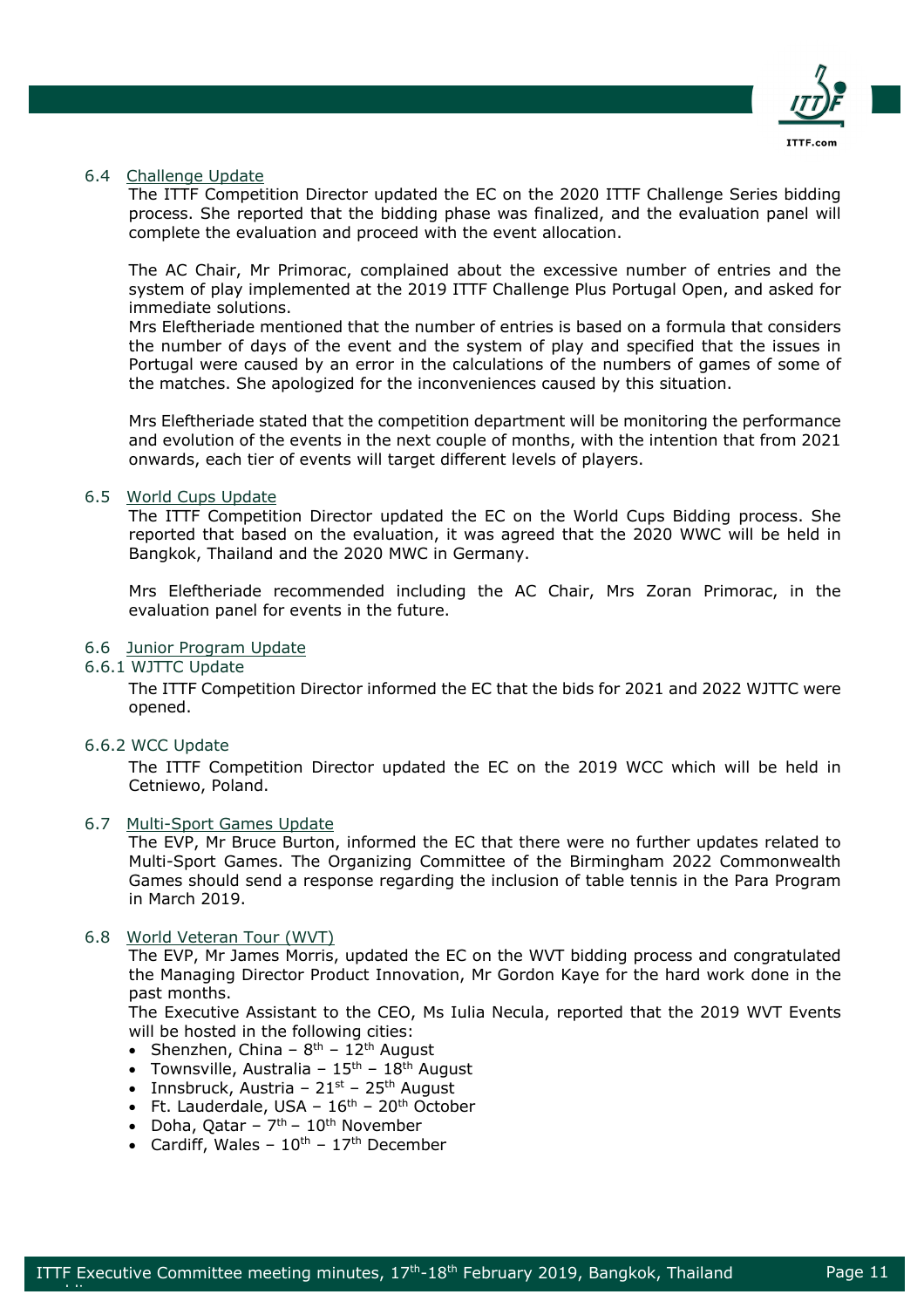

# 6.9 World Veteran Championships (WVC)

The ITTF President updated the EC on the discussions regarding the WVC transition and the positive outcome of the meeting held with the Swaythling Club on  $25<sup>th</sup>$  of January in Düsseldorf, Germany.

He reported that it was agreed that the ITTF will be in charge of the WVC from 2022 onwards. Mr Weikert informed the EC that a first draft of the contract with the SCI is being prepared with the intention of signing it during the WTTC in Budapest.

### 6.10 World Ranking

The ITTF Competition Director updated the EC on the WR revision and informed that a new World Ranking Manager will be hired in the hope of professionalizing this further.

The AC Chair reported that the players are complaining about the WR revision. The ITTF President, answered that the revision was proposed and approved by the WR working group, in which the athletes are represented by one member of the AC, and also based on the recommendations of the former AC Chair, and the feedback received from the players.

Mrs Sörling, recommended to reconsider the mandate and composition of the WR working group once the WR Manager has been hired.

Mr Weikert, stated that while the work of the new WR Manager will be focused on the technical aspect of the Ranking system, the WR working group has the mandate to establish the principles in which the ranking system is defined.

# 6.11 T2 Diamond

The ITTF Competition Director updated the EC on the T2 Diamond events in terms of dates, playing system and WR.

# 6.12 Future World Tour

The Deputy President, Mr Khalil Al-Mohannadi, announced that the World Tour Organizers have been invited for a meeting to be held in Doha during the Qatar Open, with the main objective of discussing how to improve the ITTF events in the future. Mr Al-Mohannadi stated that the ITTF is working very hard to improve the events and it is important to send a clear message to all organizers that future measures are required.

Mr Burton stated that it is important to develop a competitive bidding process and make sure that the right to host ITTF events will be awarded only to those that can guarantee a certain quality.

# 6.13 Match Duration – Time Limit

Mr Maehara informed the EC about an analysis made of the match duration at the 2018 Asian Games and the 2018 World Tour Grand Finals, and suggested that a time limit should be implemented between points at the ITTF events.

Mr Weikert, recommended to adopt a systematic approach and reconsider the match duration and playing system.

Mrs Eleftheriade, agreed with the proposal and ensured that the competition department will coordinate with the URC the enforcement of the continuity of play rule. Mrs Eleftheriade noted that this measure will be further tested during the T2 events.

# 6.14 Multi-Ball system

epublik di Afrika.<br>Perus

Mr Maehara, expressed his satisfaction with the multi-ball system and recommended it to be implemented in all the international events.

The Competition Director informed the EC that at the 2019 WTTC in Budapest the multi ball system will be implemented from Day 4 onwards. She mentioned that the reason for not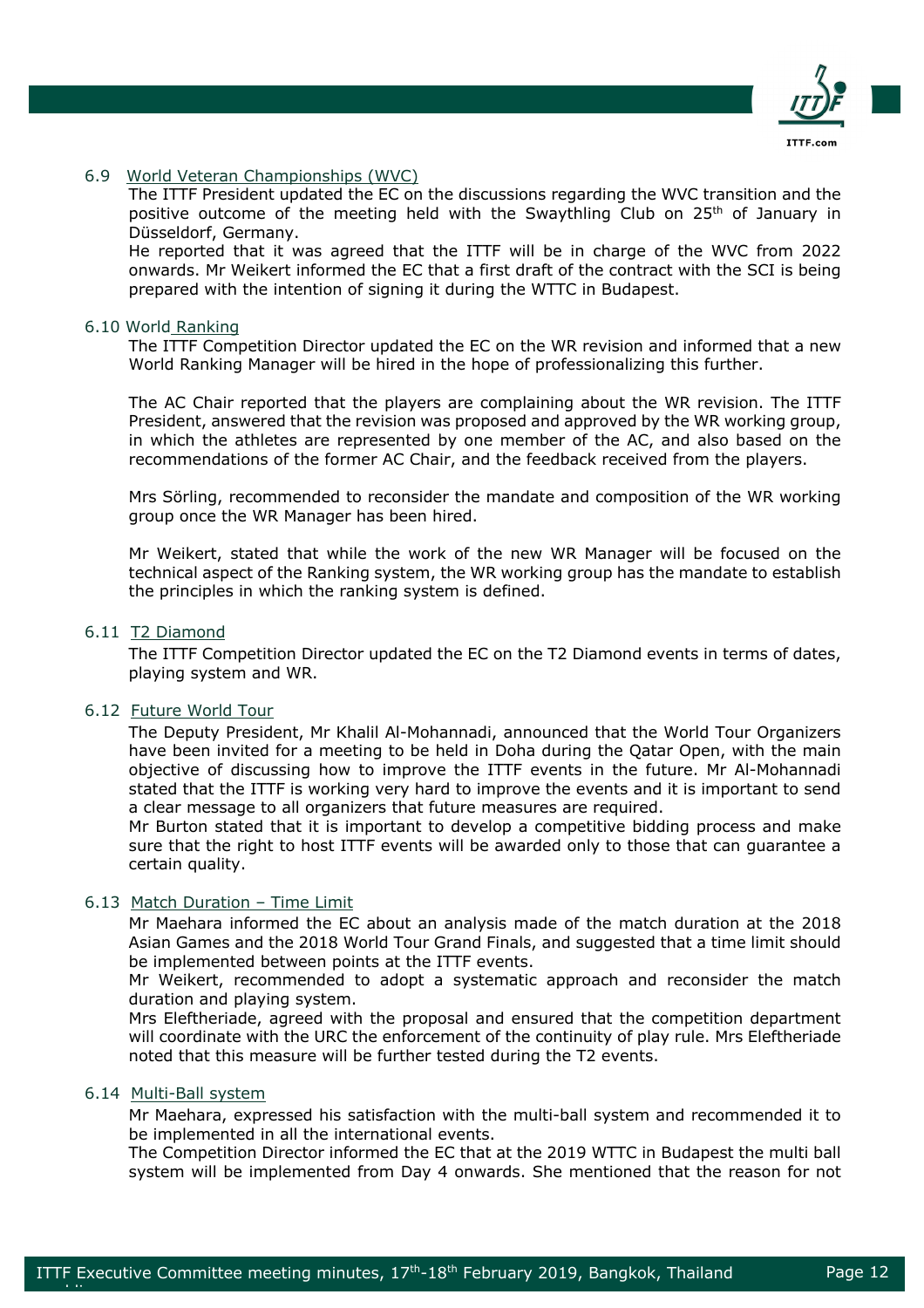

being able to implement it from Day 1 is the high number of tables and matches played at the same time and the lack of ball kids.

# **7. Marketing and Promotion**

- 7.1 Marketing & Media strategy update
- 7.1.1 2021 Tender Process Deloitte Presentation

The Marketing Director, Mr Matt Pound, gave a brief introduction about the tender process and the work done so far, and invited the Deloitte Project Manager, Mr Alan Switzer, to further explain the new proposed structure and to present the monetization model of the commercial vehicle.

The Deloitte Report contained relevant information regarding:

- The Vision, Mission and Objectives for World Table Tennis (WTT)
- Tender process guiding principles, timelines and targeted bidders
- Overview ITTF & WTT Division of platforms
- WTT Business Model options of available commercial models
- WTT Business Plan
- Investment / priority areas

The Marketing Director noted that all the relevant documents regarding the tender process will be shared and distributed with all the EC members.

#### 7.1.2 World Table Tennis – KW presentation

Following the mandate given by the EC to develop the concept of the commercial vehicle at the meeting in Incheon, the Marketing Director explained the work done during these weeks, and invited the Withers KhattarWong legal representatives, Mrs Annabel Pennefather and Mr Anthony Indaimo, to offer more details about the proposed structure and set-up of the commercial entity. They offered a brief introduction of the individual portfolio as well as the work developed as part of the Withers KhattarWong proposal.

Mr Anthony Indaimo, explained the legal process and procedure to be followed in case of creation of a for profit entity within ITTF, organization which will be granted the exclusive commercialization rights of table tennis under the ITTF control. Mr Indaimo made reference to a new in-house structure that, following ASOIF recommendations, dissociates the governance of the sport from the commercialization of the sport, to avoid conflict of interest on elected officials, as happened in recent years in a few International Federations.

Mr Anthony Indaimo presented the legal matters to be taken into consideration:

- WTT's objectives as ITTF's commercialization partner
- Proposed structure and procedure to be followed in the creation of the WTT
- Proposed Governance
- WTT Finances

epublik di Afrika.<br>Perus

- Money flow WTT "for profit" vs ITTF/ ITTF AP "non-for-profit"
- Master License Agreement between ITTF & WTT

The ITTF President, Mr Thomas Weikert, raised the question if the Constitution enables the EC to establish a commercial entity and if so then it should be done fully transparent and according to good governance. Mr Weikert made a reference to the history and the past experience with the TMS International.

Mr Anthony Indaimo stated that under the Swiss law, despite the fact of being a tax-exempt entity, the ITTF has the right to do all the things that a legal company can do and the ITTF Constitution enables it to do so. Mr Indaimo said that although he understands the concern regarding the past experience, the proposed model is very different that can be seen as "Evolutionary and Revolutionary" in the world of sport and broadcasting, by following the trend in the current business environment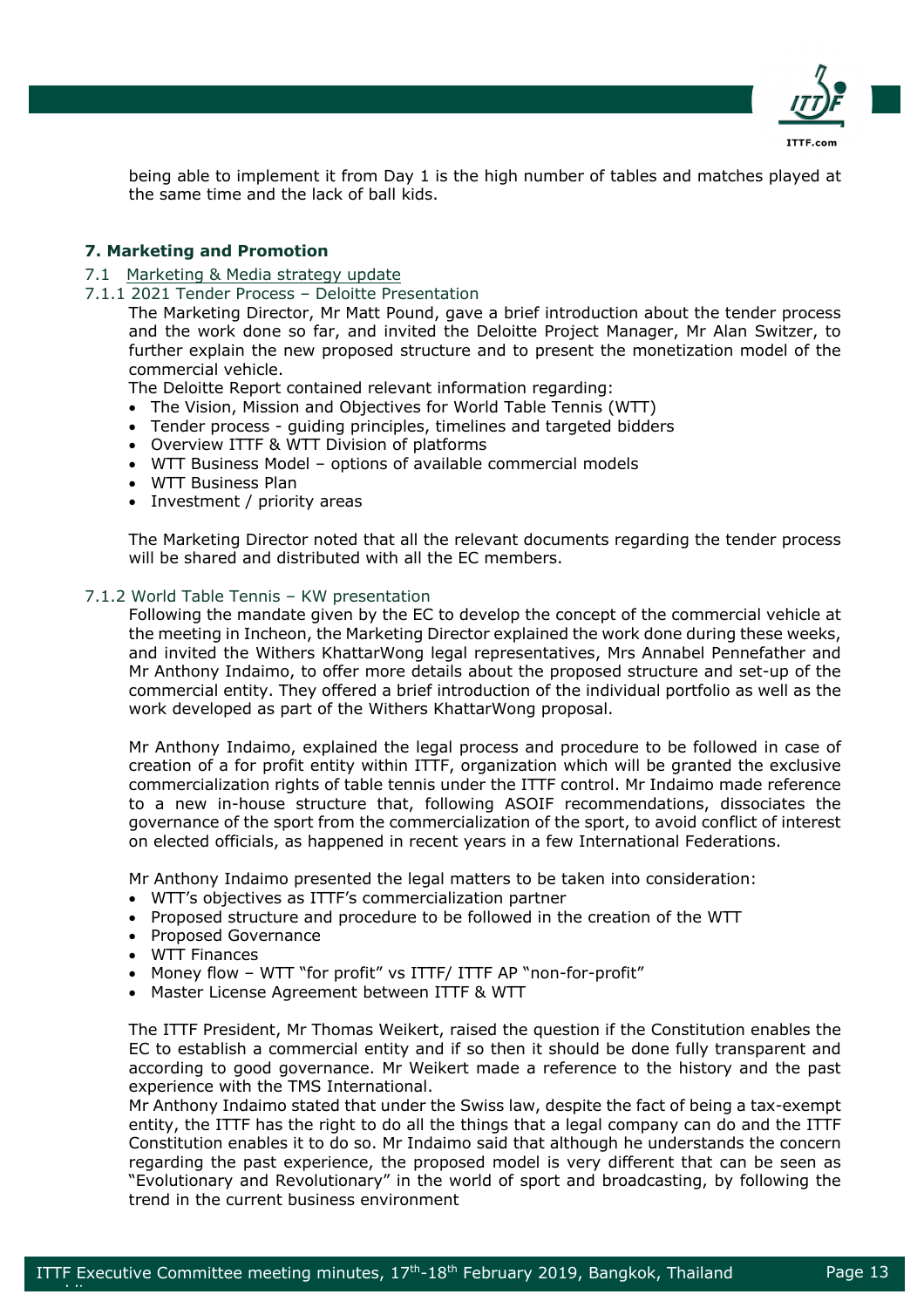

Mrs Annabel Pennefather, highlighted the major difference between TMS International as an external private company and WTT, as an ITTF own structure.

The Withers Khattarwong legal representatives will proceed with the next steps based on the considerations and feedback provided from the EC members in the following weeks:

- Finalise structure
- Incorporate WTT Pte Ltd
- Finalise Master Licence Agreement

The ITTF CEO thanked the Withers KhattarWong legal representatives and mentioned that it is the first time for the Executive Committee to witness this kind of legal presentation. Mr Dainton reminded that during the last IF Forum held in November 2018 in Lausanne, the ASOIF Executive Director, Mr Andrew Ryan sent a strong message to the IF's about the need to move forward in a professional way and follow the trend in the current business environment by separating the governance and commercial aspects.

The EC agreed that Withers KhattarWong should reserve the name "World Table Tennis" as a registered company in Singapore as the first step for the potential establishment of a commercial vehicle.

# **08-EC-20190217**

The Executive Committee decided to request Withers KhattarWong to reserve, for the ITTF, the name "World Table Tennis" as a registered company in Singapore, as the first step for the potential establishment of a commercial vehicle

# 7.2 Sponsorship update

The ITTF Marketing Director updated the EC on the Sponsorship situation, reporting that a Sponsorship Agreement was signed with 12Bet for the 2019 WTTC in Budapest and ongoing discussions are being held for a more extensive and long-term partnership. Mr Pound stated that conversations are also being held with GoDaddy but unfortunately, nothing has been finalised yet due to changes in their Asian commercial strategies.

The Marketing Director reported that Tianjin 729 became the new Official ball partner for Para factor 40 and Para continental events. Mr Pound confirmed that this agreement reinforces the belief that Para Events have a commercial value for ITTF.

The EVP, Mrs Petra Sörling, noted that the news was very positive and very well received from the Para Committee side.

### **8. Any other business**

8.1 European Veteran Championships

The EVP, Mrs Petra Sörling, updated the EC on the European Veteran Championships and asked for the ITTF to consider how to better support the continental events.

# 8.2 ITTF Oceania

epublik di Afrika.<br>Perus

The EVP, Mr James Morris, requested the ITTF Competition Department to give a special attention to the lead up to the Australian Open after the various changes at ITTF Oceania.

### 8.3 Omar Assar Player's Sponsorship Agreement

The EC decided that given the current circumstances the ITTF should not grant the payment to Mr Omar Assar as it violates the terms and conditions of the Player's Sponsorship